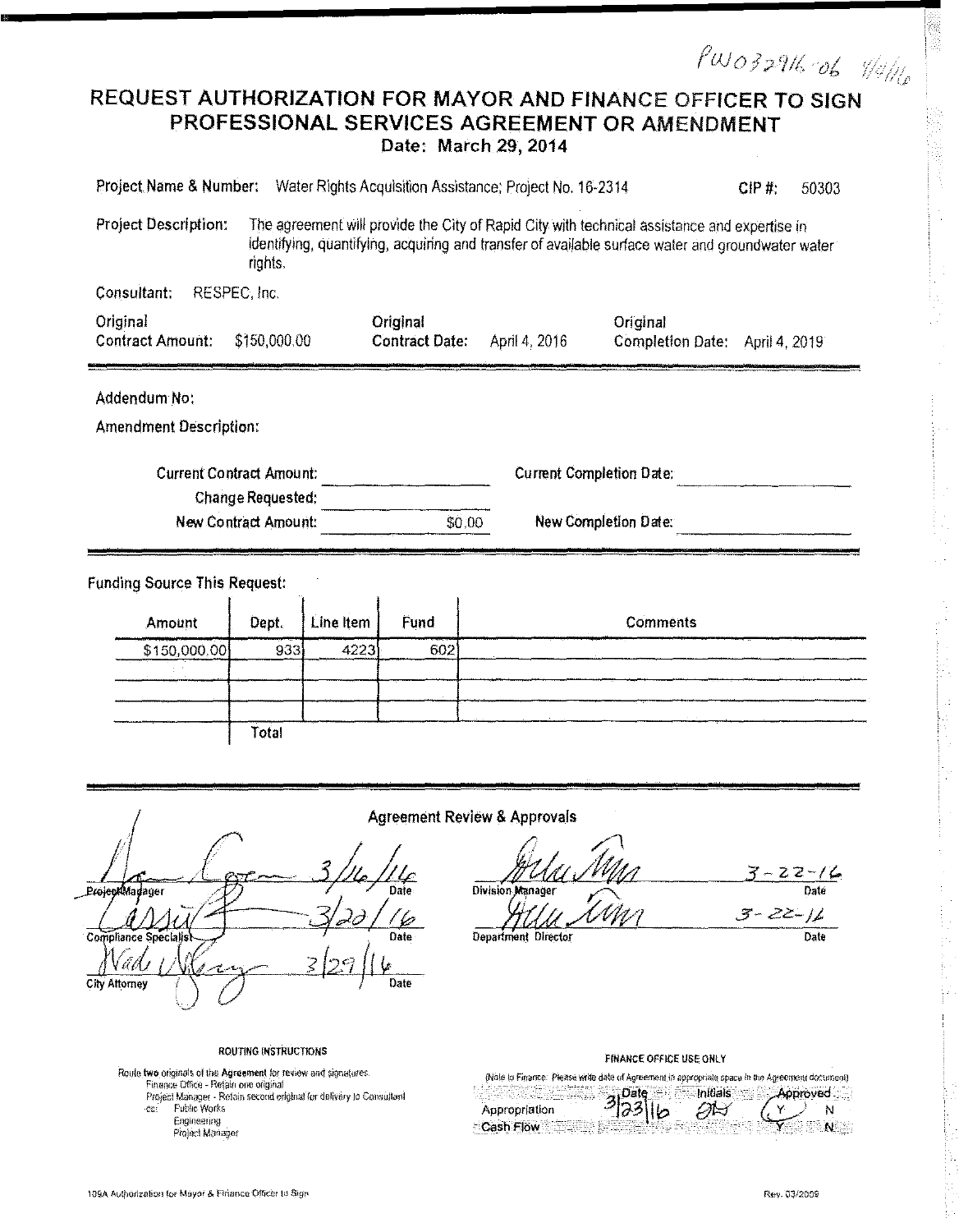$\label{eq:2} \begin{array}{cc} \mathcal{L}_{\text{max}} & \mathcal{L}_{\text{max}} \\ \mathcal{L}_{\text{max}} & \mathcal{L}_{\text{max}} \end{array}$ 

## Agreement Between City of Rapid City and RESPEC, Inc. for Professional Services for Water Rights Acquisition Assistance, Project No. 16-2314 CIP No. 50303

AGREEMENT made April 4, 2016 between the City of Rapid City, SD (City) and RESPEC, Inc, (Engineer), located at 3824 Jet Drive, Rapid City, SD 57701. City intends to obtain services for Water Rights Acquisition Assistance Project No. 16·2314, CIP No. 50303. The scope of services is as described in Exhibits A, Band C.

The City and the Engineer agree as follows:

The Engineer shall provide professional engineering services for the City in all phases of the Project as defined in Exhibits A, B and C, serve as the City's professional engineering representative for the Project, and give professional engineering consultation and advice to the City while performing its services.

### Section 1-Basic Services of Engineer

#### 1.1 General

- 1. 1. 1 The Engineer shall perform professional services described in this agreement, which include customary engineering services. Engineer intends to serve as the City's professional representative for those services as defined in this agreement and to provide advice and consultation to the City as a professional. Any opinions of probable project cost, approvals, and other decisions provided by Engineer for the City are rendered on the basis of experience and qualifications and represent Engineer's professional judgment
- 1. 1.2 All work shall be performed by or under the direct supervision of a professional Engineer licensed to practice in South Dakota.
- 1.1.3 All documents including Drawings and Specifications provided or furnished by Engineer pursuant to this Agreement are instruments of service in respect of the Project and Engineer shall retain an ownership therein. Reuse of any documents pertaining to this project by the City on extensions of this project or on any other project shall be at the City's risk. The City agrees to defend, indemnify, and hold harmless Engineer from all claims, damages, and expenses including attorney's fees arising out of such reuse of the documents by the City or by others acting through the City.

### 1.2 Scope of Work

The Engineer shall:

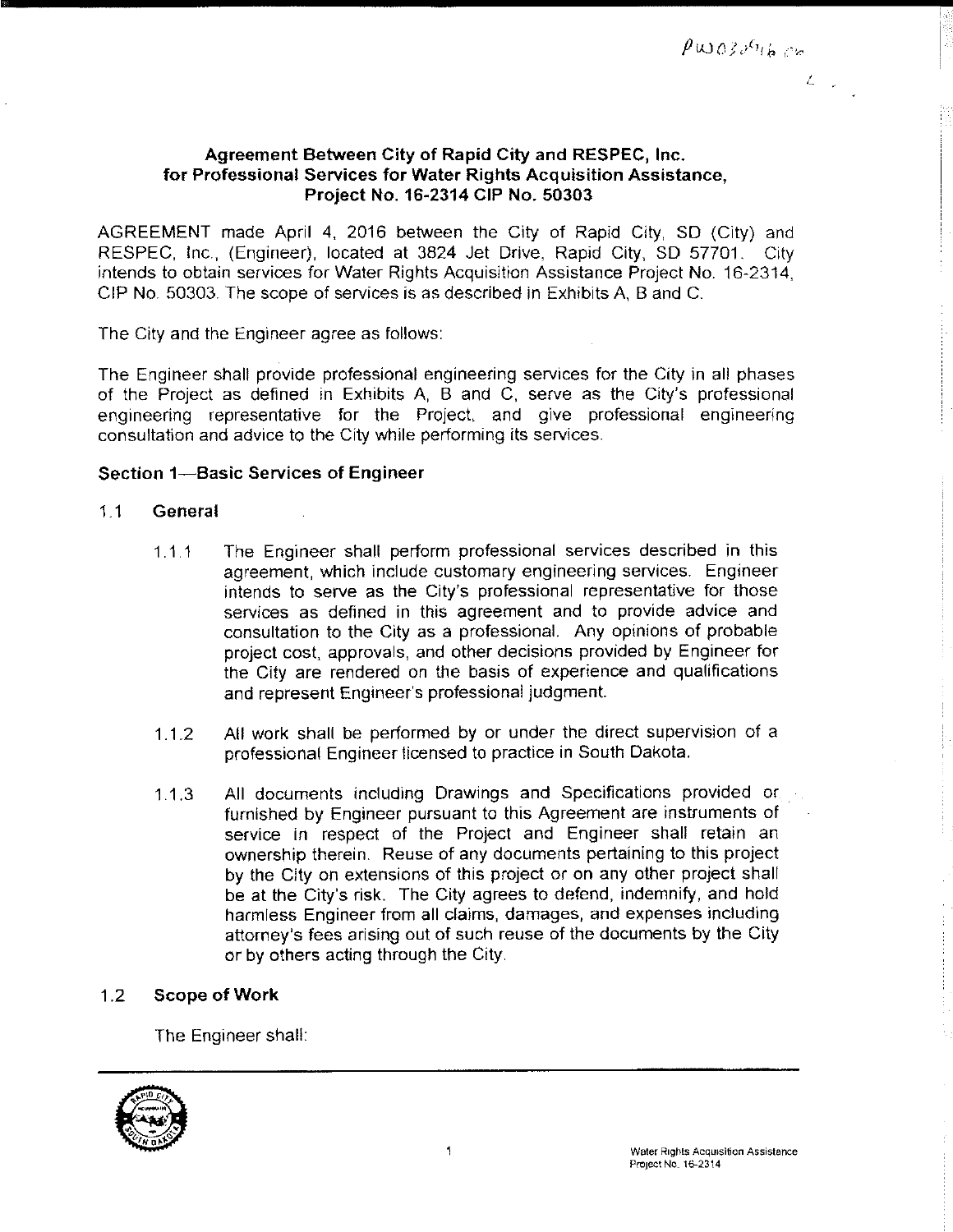- 1.2.1 Consult with the City, other agencies, groups, consultants, and/or individuals to clarify and define requirements for the Project and review available data.
- 1.2.2 Perform the tasks described in the Scope of Services. (See Exhibits A and B.)

## **Section 2-lnformation Provided by City**

The City will provide any information in its possession for the project at no cost to the Engineer.

### **Section 3-Notice to Proceed**

The City will issue a written notification to the Engineer to proceed with the work. The Engineer shall not start work prior to receipt of the written notice. The Engineer shall not be paid for any work performed prior to receiving the Notice to Proceed.

### **Section 4-Mutual Covenants**

### 4.1 **General**

- 4.1.1 The Engineer shall not sublet or assign any part of the work under this Agreement without written authority from the City.
- 4.1.2 The City and the Engineer each binds itself and partners, successors, executors, administrators, assigns, and legal representatives to the other party to this agreement and to the partners, successors, executors, administrators, assigns, and legal representatives of such other party, regarding all covenants, agreements, and obligations of this agreement.
- 4.1.3 Nothing in this agreement shall give any rights or benefits to anyone other than the City and the Engineer.
- 4.1.4 This agreement constitutes the entire agreement between the City and the Engineer and supersedes all prior written or oral understandings. This agreement may only be amended, supplemented, modified, or canceled by a duly executed written instrument.
- 4.1.5 The Engineer shall make such revisions in plans which may already have been completed, approved, and accepted by the City, as are necessary to correct Engineer's errors or omissions in the plans, when requested to do so by the City, without extra compensation therefore.

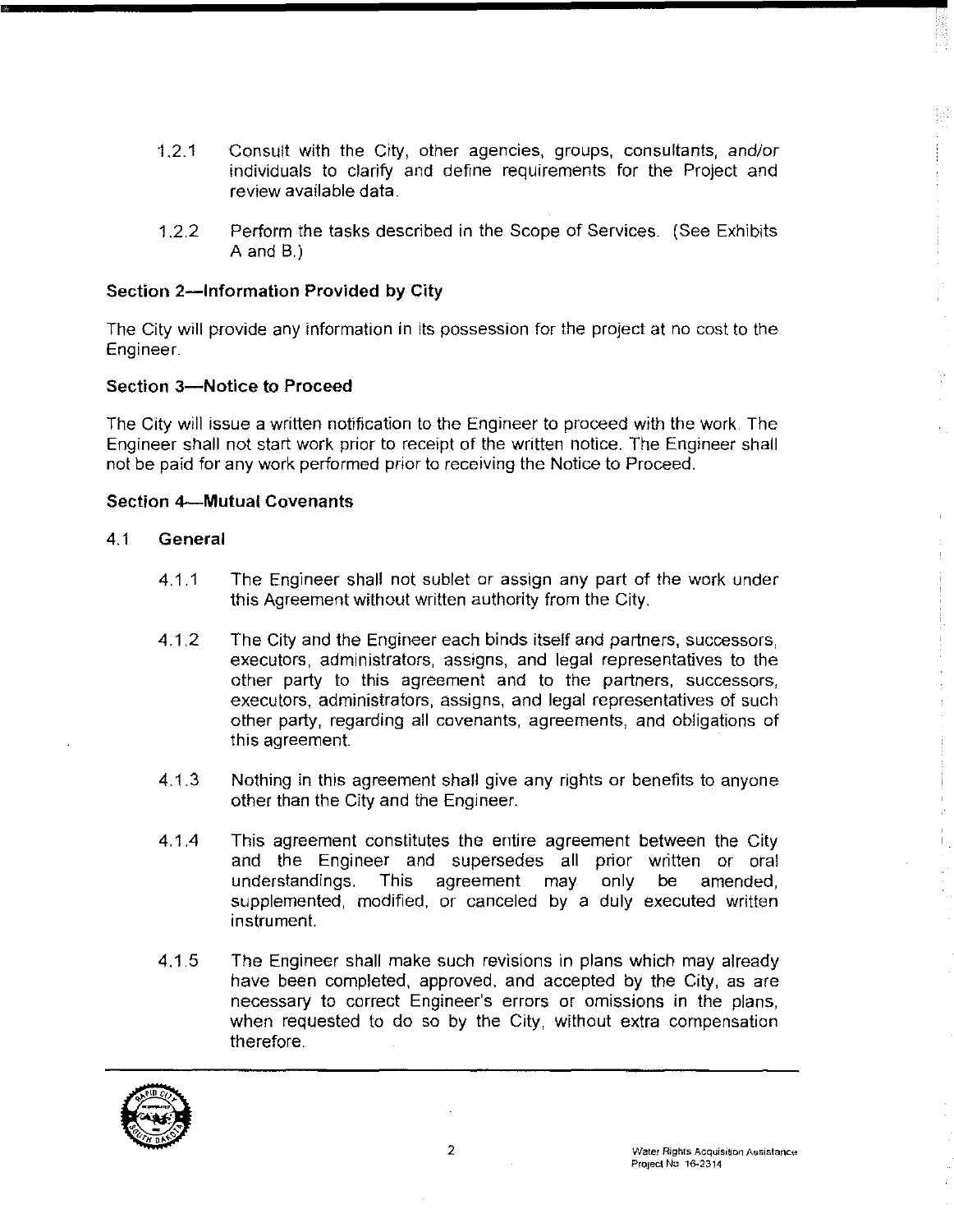- 4. 1.6 If the City requests that previously satisfactorily completed and accepted plans or parts thereof be revised, the Engineer shall make the revisions requested by the City. This work shall be paid for as extra work.
- 4.1.7 If the City changes the location from the one furnished to the Engineer, or changes the basic design requiring a new survey for the portions so changed, the redesign will be paid for as extra work.
- 4. 1.8 The City may at any time by written order make changes within the general scope of this Agreement in the work and services to be performed by the Engineer. Any changes which materially increase or reduce the cost of or the time required for the performance of the Agreement shall be deemed a change in the scope of work for which an adjustment shall be made in the Agreement price or of the time for performance, or both, and the Agreement shall be modified in writing accordingly. Additional work necessary due to the extension of project limits shall be paid for as extra work.
- 4. 1.9 Extra work, as authorized by the City, will be paid for separately and be in addition to the consideration of this Section.
- 4.1.10 For those projects involving conceptual or process development services, activities often cannot be fully defined during the initial planning. As the project does progress, facts and conditions uncovered may reveal a change in direction that may alter the scope of services. Engineer will promptly inform the City in writing of such situations so that changes in this agreement can be renegotiated.
- 4. 1.11 This Agreement may be terminated (a) by the City with or without cause upon seven days' written notice to the Engineer and (b) by the Engineer for cause upon seven days' written notice to the City. If the City terminates the agreement without cause, the Engineer will be paid for all services rendered and all reimbursable expenses incurred prior to the date of termination.

If termination is due to the failure of the Engineer to fulfill its agreement obligations, the City may take over the work and complete it. In such case, the Engineer shall be liable to the City for any additional cost to the extent directly resulting from Engineer's action.

4.1.12 The City or its duly authorized representatives may examine any books, documents, papers, and records of the Engineer involving transactions related to this agreement for three years after final



I lä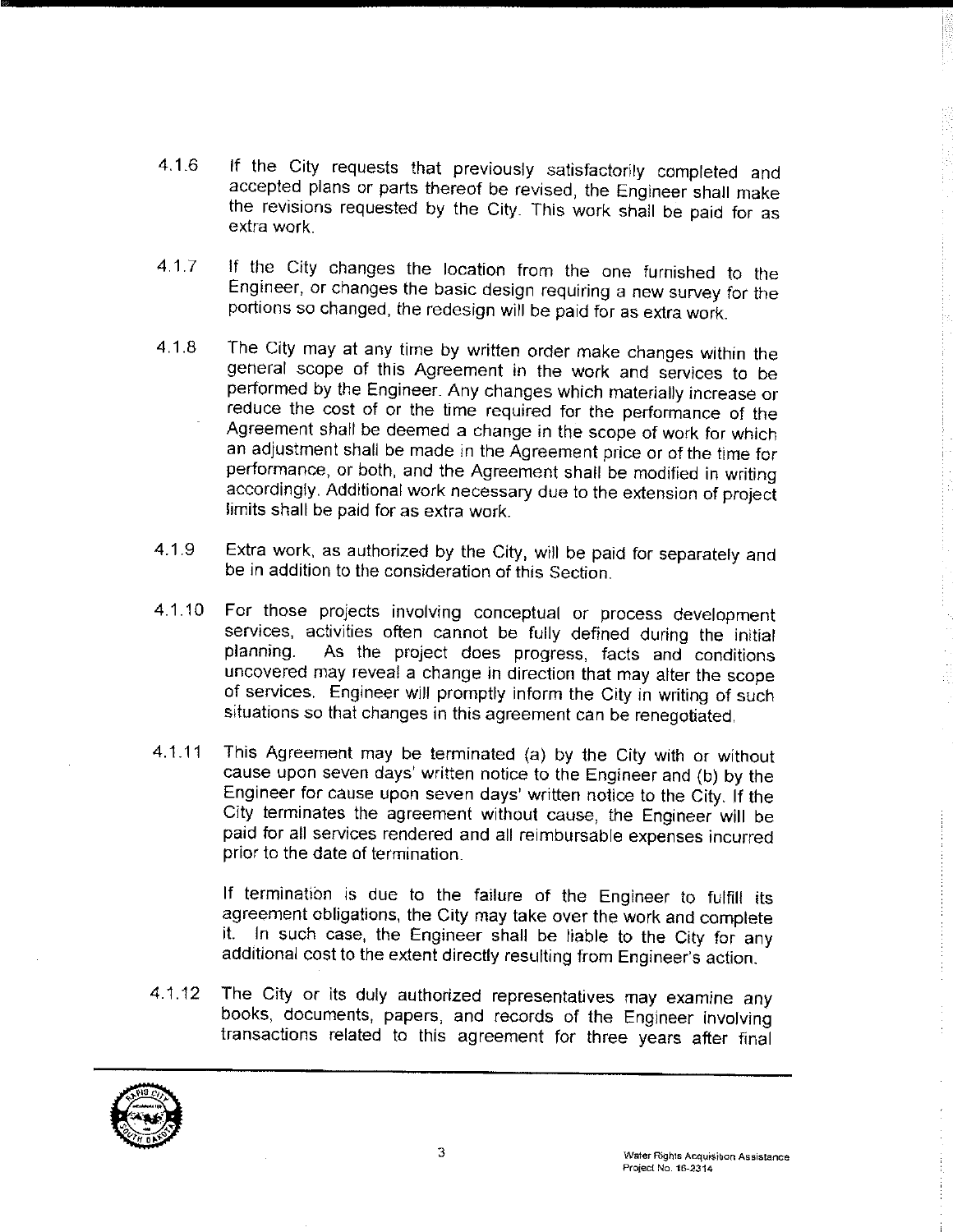payment. All examinations will be performed at reasonable times, with proper notice. Engineer's documentation will be in a format consistent with general accounting procedures.

- 4.1.13 The City shall designate a representative authorized to act on the City's behalf with respect to the Project. The City or such authorized representative shall render decisions in a timely manner pertaining to documents submitted by the Engineer in order to avoid unreasonable delay in the orderly and sequential progress of the Engineer's services.
- 4.1.14 Costs and schedule commitments shall be subject to renegotiation for delays caused by the City's failure to provide specified facilities or information or for delays caused by other parties, excluding subcontractors and sub-consultants, unpredictable occurrences including without limitation, fires, floods, riots, strikes, unavailability of labor or materials, delays or defaults by suppliers of materials or services, process shutdowns, acts of God, or the public enemy, or acts of regulations of any governmental agency or any other conditions or circumstances beyond the control of the City or Engineer. Temporary delays of services caused by any of the above which results in additional costs beyond those outlined may require renegotiation of this agreement.
- 4.1.15 The City will give prompt written notice to the Engineer if the City becomes aware of any fault or defect in the Project or nonconformance with the Project Documents.
- 4.1.16 Unless otherwise provided in this Agreement, the Engineer and the Engineer's consultants shall have no responsibility for the discovery, presence, handling, removal or disposal of, or exposure of persons to hazardous materials in any form at the project site, including but not limited to asbestos products, polychlorinated biphenyl (PCB), or other toxic substances.
- 4.1.17 In the event asbestos or toxic materials are encountered at the jobsite, or should it become known in any way that such materials may be present at the jobsite or any adjacent areas that may affect the performance of Engineer's services, Engineer may, at their option and without liability for consequential or any other damages, suspend performance of services on the project until the City retains appropriate specialist CONSUL TANT(S) or contractor(s) to identify, abate, and/or remove the asbestos or hazardous or toxic materials.

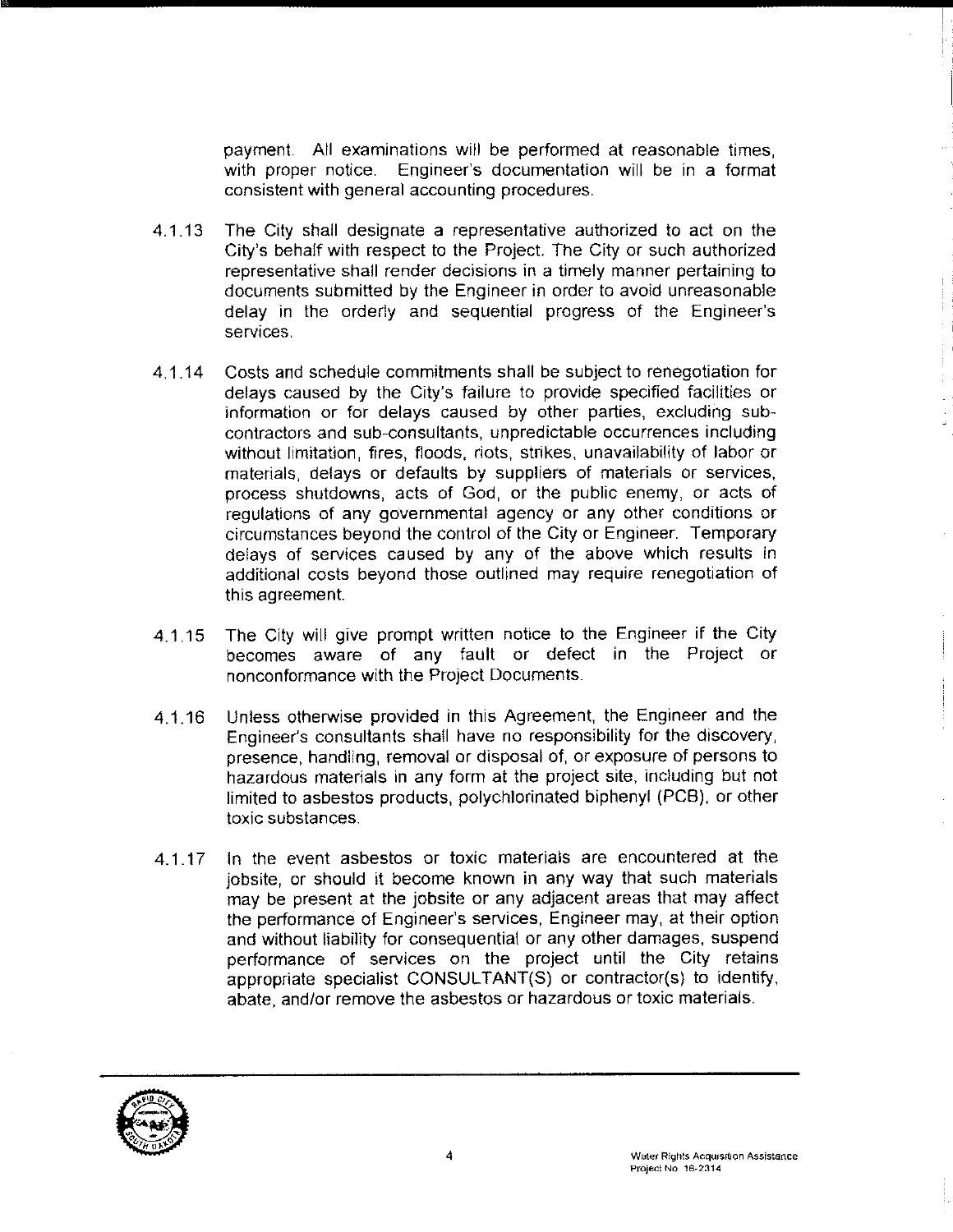- 4.1.18 This agreement, unless explicitly indicated in writing, shall not be construed as giving Engineer the responsibility or authority to direct or supervise construction means, methods, techniques, sequences, or procedures of construction selected by any contractors or subcontractors or the safety precautions and programs incident to the work of any contractors or subcontractors.
- 4.1 .19 Neither the City nor the Engineer. nor its Consultants, shall hold the other liable for any claim based upon, arising out of, or in any way involving the discharge, dispersal, release or escape of smoke, vapors, soot, fumes, acids, alkalis, toxic chemicals, liquids, or gases, waste materials, or other irritants, contaminants, or pollutants.
- 4.1.20 Neither the City nor the Engineer, nor its Consultants, shall hold the other liable for any claim based upon, arising out of, or any way involving the specification or recommendation of asbestos, in any form, or any claims based upon use of a product containing asbestos.
- 4.1.21 Engineer hereby represents and warrants that it does not fail or refuse to collect or remit South Dakota or City sales or use tax for transactions which are taxable under the laws of the State of South Dakota.

## 4.2 **City of Rapid City NonDiscrimination Policy Statement**

In compliance with Title VI of the Civil Rights Act of 1964, Section 504 of the Rehabilitation Act of 1973, the Age Discrimination act of 1975, the Americans with Disabilities Act of 1990, and other nondiscrimination authorities it is the policy of the City of Rapid City, 300 Sixth Street, Rapid City, SD 57701-5035, to provide benefits, services, and employment to all persons without regard to race, color, national origin, sex, disabilities/handicaps, age, or income status. No distinction is made among any persons in eligibility for the reception of benefits and services provided by or through the auspices of the City of Rapid City.

Engineer will permit access to any and all records pertaining to hiring and employment and to other pertinent data and records for the purpose of enabling the Commission, its agencies or representatives, to ascertain compliance with the above provisions.

This section shall be binding on all subcontractors or suppliers.

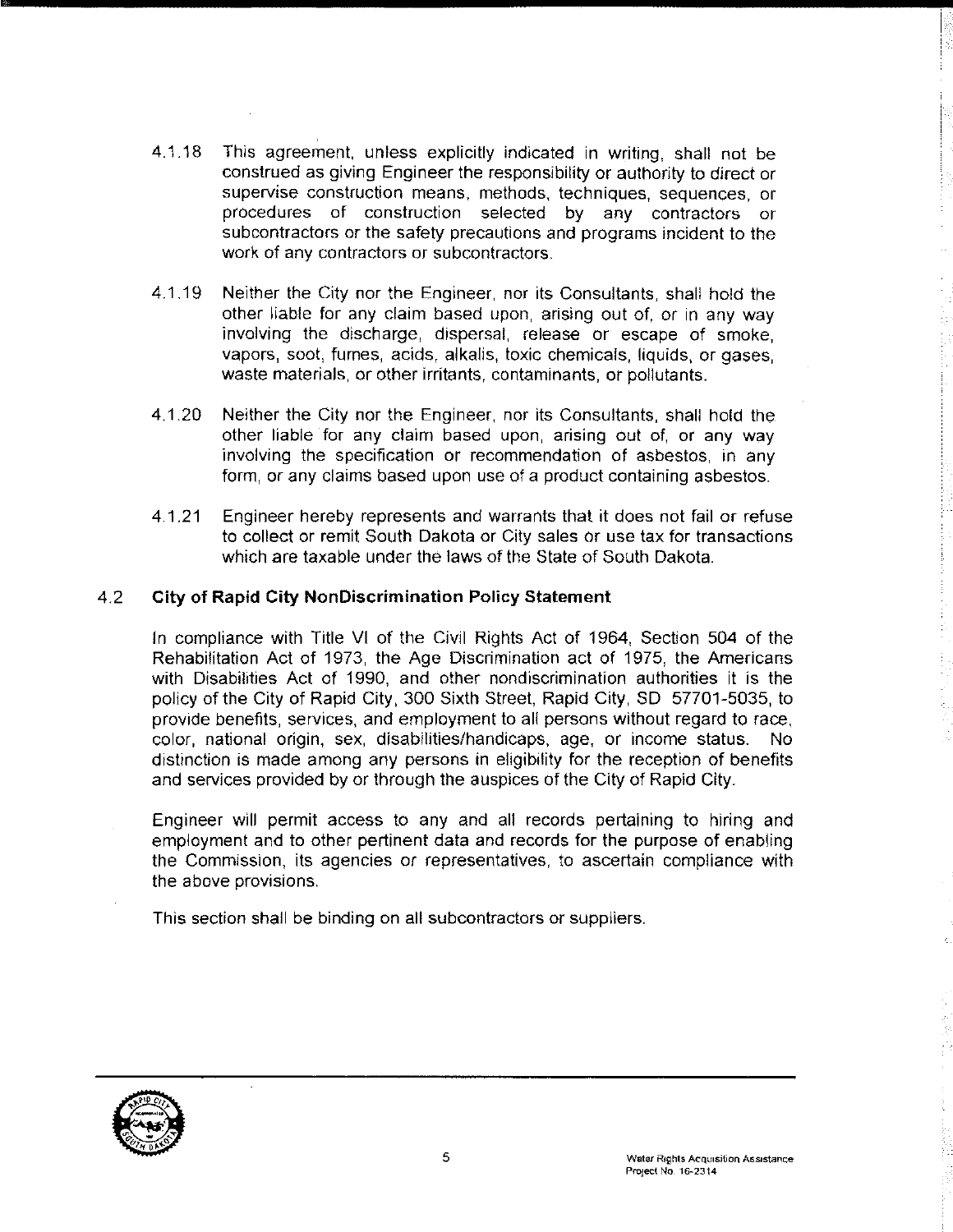## Section 5-Payments to the Engineer

## 5.1 Schedule of Pay Rates

The City will pay the Engineer for services rendered or authorized extra work according to the Engineer's hourly rate schedule. (See Exhibit C.)

## 5.2 Fee

The maximum amount of the fee for the services as detailed in Section 1.2 shall not exceed \$150,000.00 unless the scope of the project is changed as outlined in Section 4. If expenses exceed the maximum amount, the Engineer shall complete the design as agreed upon here without any additional compensation. Sub task dollar amounts may be reallocated to other tasks as long as the total fee is not exceeded. Prime consultant may not mark up subconsultant or sub-contractor services.

## 5.3 Progress Payments

Monthly progress payments shall be processed by the City upon receipt of the claim as computed by the Engineer based on work completed during the month at the rates established in Section 5.1 and approved by the City.

Net payment to the Engineer shall be due within forty-five (45) days of receipt by the City.

## Section 6-Completion of Services

The Engineer shall complete services on a schedule agreed to by both parties upon identification and scoping of each request for work under this agreement.

## Section 7-Insurance Requirements

### 7.1 Insurance Required

The Engineer shall secure the insurance specified below. The insurance shall be issued by insurance company(s) acceptable to the City and may be in a policy or policies of insurance, primary or excess. Certificates of all required insurance including any policy endorsements shall be provided to the City prior to or upon the execution of this Agreement.

## 7.2 Cancellation

The Engineer will provide the City with at least 30 days' written notice of an insurer's intent to cancel or not renew any of the insurance coverage. The Contractor agrees to hold the City harmless from any liability, including

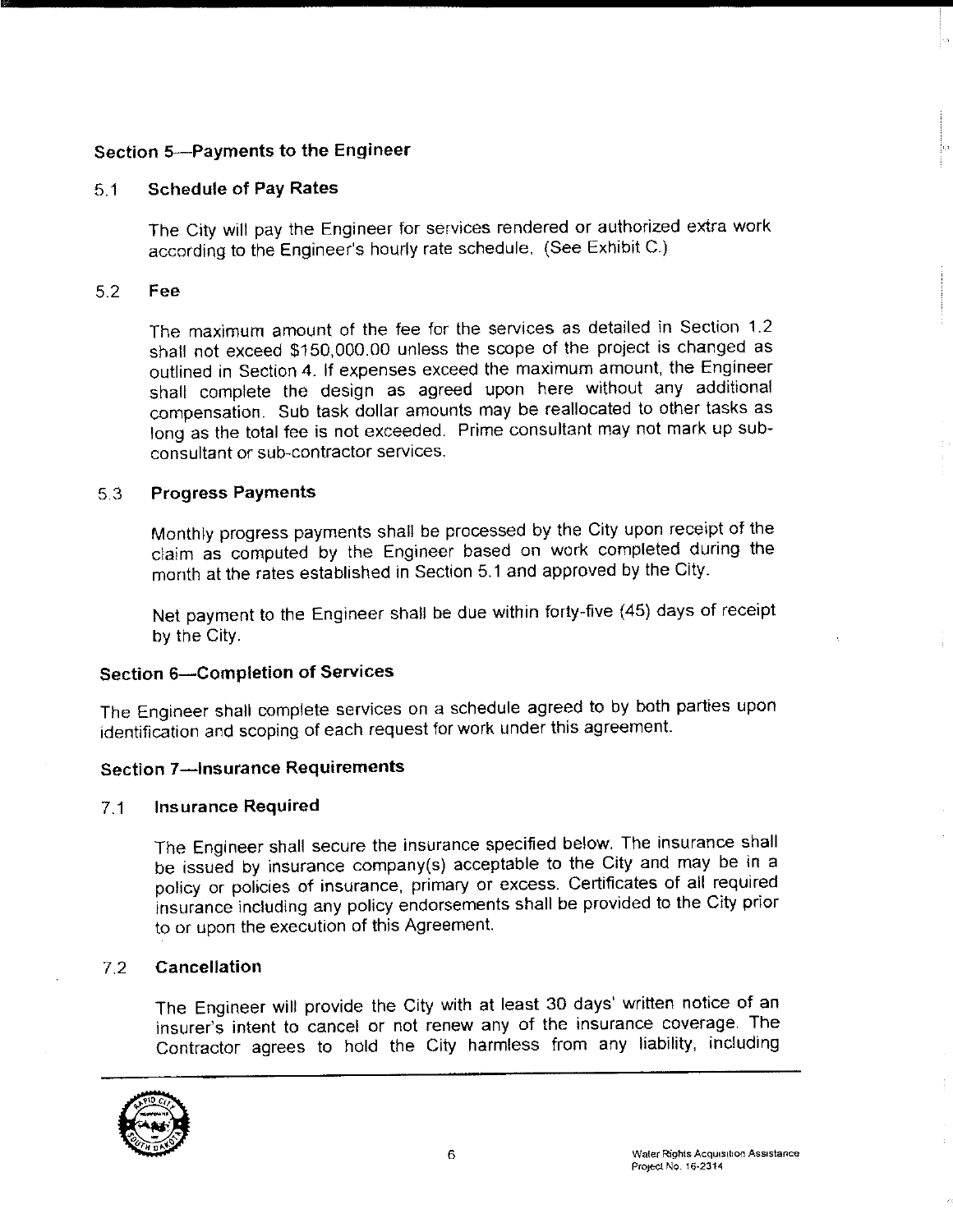additional premium due because of the Contractor's failure to maintain the coverage limits required.

## 7.3 **City Acceptance of Proof**

The City's approval or acceptance of certificates of insurance does not constitute City assumption of responsibility for the validity of any insurance policies nor does the City represent that the coverages and limits described in this agreement are adequate to protect the Engineer, its consultants or subcontractors interests, and assumes no liability therefore. The Engineer will hold the City harmless from any liability, including additional premium due, because of the Engineer's failure to maintain the coverage limits required.

## 7.4 **Specific Requirements**

- 7.4.1 Workers' compensation insurance with statutory limits required by South Dakota law. Coverage B-Employer's Liability coverage of not less than \$500,000 each accident, \$500,000 disease-policy limit, and \$500,000 disease-each employee.
- 7.4.2 Commercial general liability insurance providing occurrence form contractual, personal injury, bodily injury and property damage liability coverage with limits of not less than \$1,000,000 per occurrence. \$2,000,000 general aggregate, and \$2,000,000 aggregate products and completed operations. If the occurrence form is not available, claims-made coverage shall be maintained for three years after completion of the terms of this agreement. The policy shall name the City and its representatives as an additional insured.
- 7.4.3 Automobile liability insurance covering all owned, nonowned, and hired automobiles, trucks, and trailers. The coverage shall be at least as broad as that found in the standard comprehensive automobile liability policy with limits of not less than \$1,000,000 combined single limit each occurrence. The required limit may include excess liability (umbrella) coverage.
- 7.4.4 Professional liability insurance providing claims-made coverage for claims arising from the negligent acts, errors or omissions of the Engineer or its consultants, of not less than \$1,000,000 each occurrence and not less than \$1,000,000 annual aggregate. Coverage shall be maintained for at least three years after final completion of the services.

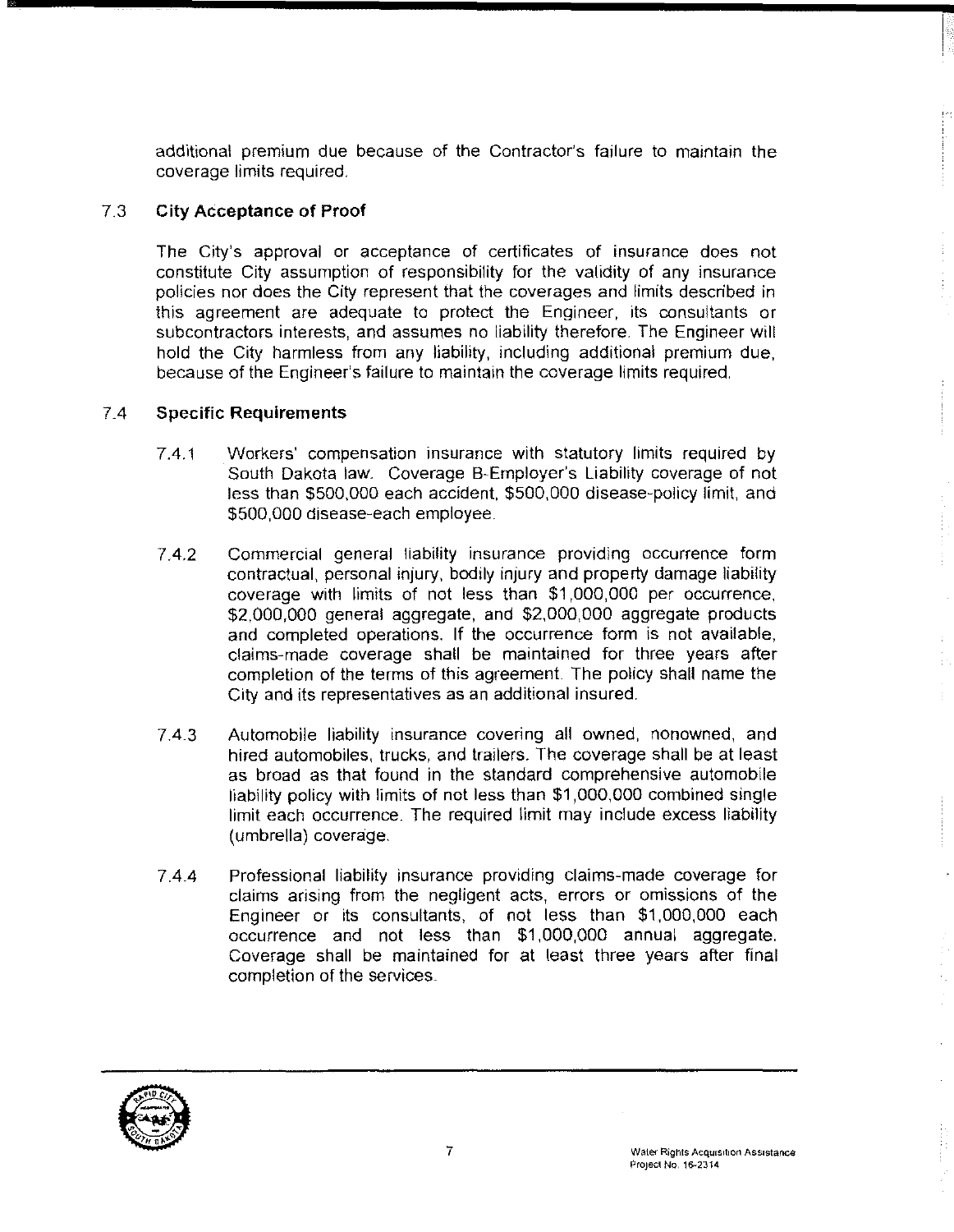## Section 8-Hold Harmless

The Engineer hereby agrees to hold the City harmless from any and all claims or liability including attorneys' fees arising out of the professional services furnished under this Agreement, and for bodily injury or property damage arising out of services furnished under this Agreement, providing that such claims or liability are the result of a negligent act, error or omission of the Engineer and/or its employees/agents arising out of the professional services described in the Agreement

## Section 9-Independent Business

The parties agree that the Engineer operates an independent business and is contracting to do work according to his own methods, without being subject to the control of the City, except as to the product or the result of the work. The relationship between the City and the Engineer shall be that as between an independent contractor and the City and not as an employer-employee relationship. The payment to the Engineer is inclusive of any use, excise, income or any other tax arising out of this agreement.

## Section 10-lndemnification

If this project involves construction and Engineer does not provide consulting services during construction including, but not limited to, onsite monitoring, site visits, site observation, shop drawing review and/or design clarifications, City agrees to indemnify and hold harmless Engineer from any liability arising from the construction activities undertaken for this project, except to the extent such liability is caused by Engineer's negligence.

## Section 11-Controlling Law and Venue

This Agreement shall be subject to, interpreted and enforced according to the laws of the State of South Dakota, without regard to any conflicts of law provisions. Parties agree to submit to the exclusive venue and jurisdiction of the State of South Dakota,  $7<sup>th</sup>$ Judicial Circuit, Pennington County.

## Section 12-Severability

Any unenforceable provision herein shall be amended to the extent necessary to make it enforceable; if not possible, it shall be deleted and all other provisions shall remain in full force and effect.

## Section 13-Funds Appropriation

If funds are not budgeted or appropriated for any fiscal year for services provided by the terms of this agreement, this agreement shall impose no obligation on the City for payment. This agreement is null and void except as to annual payments herein agreed

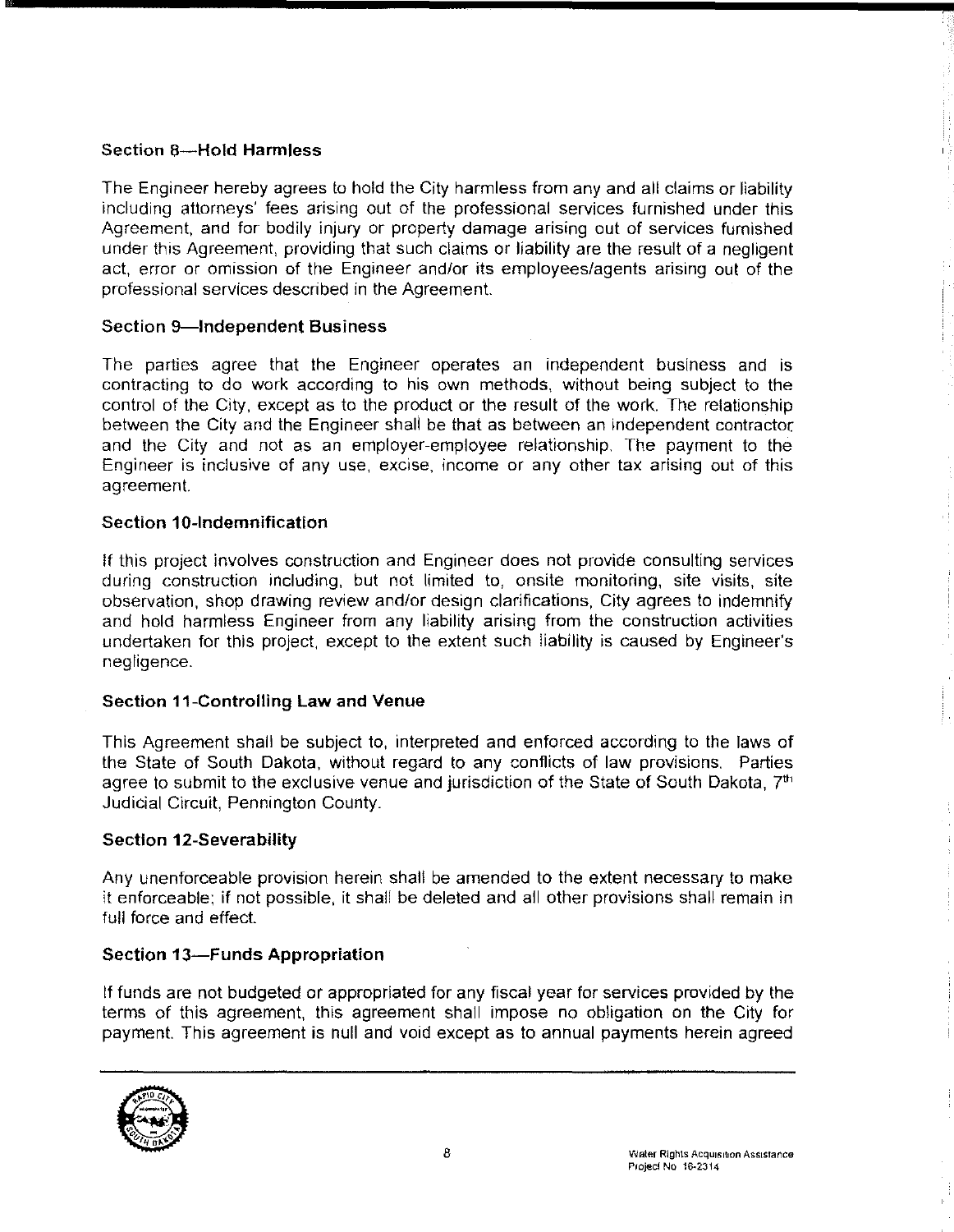upon for which funds have been budgeted or appropriated, and no right of action or damage shall accrue to the benefit of the Engineer, its successors or assignees, for any further payments, For future phases of this or any project, project components not identified within this contract shall not constitute an obligation by the City until funding for that component has been appropriated,

JN WITNESS WHEREOF, the parties hereto have made and executed this Agreement as of the day and year first above written,

Engineer:

**City of Rapid City:** 

RESPEC, INC.

DATE  $4 - 7 - 16$ 

DATE:  $\mathbb{E}/\sqrt{4}$  $2010$ 

ATTEST:

FINANCE

Reviewed By:

*,(*  ~/ DAN COON, OPERATIONS MANAGEMENT ENGINEER

DATE:

CITY'S DESIGNATED PROJECT REPRESENTATIVE:

NAME: Dan Coon PHONE: (605) 3944154 EMAIL: dan.coon@rcgov.org

## ENGINEERING FIRM'S DESIGNATED PROJECT REPRESENTATIVE:

NAME: Jared Oswald PHONE: (605) 394-6400 EMAIL: jared.oswald@respec.com



Water Rights Acquisition Assistance Project No. 16-2314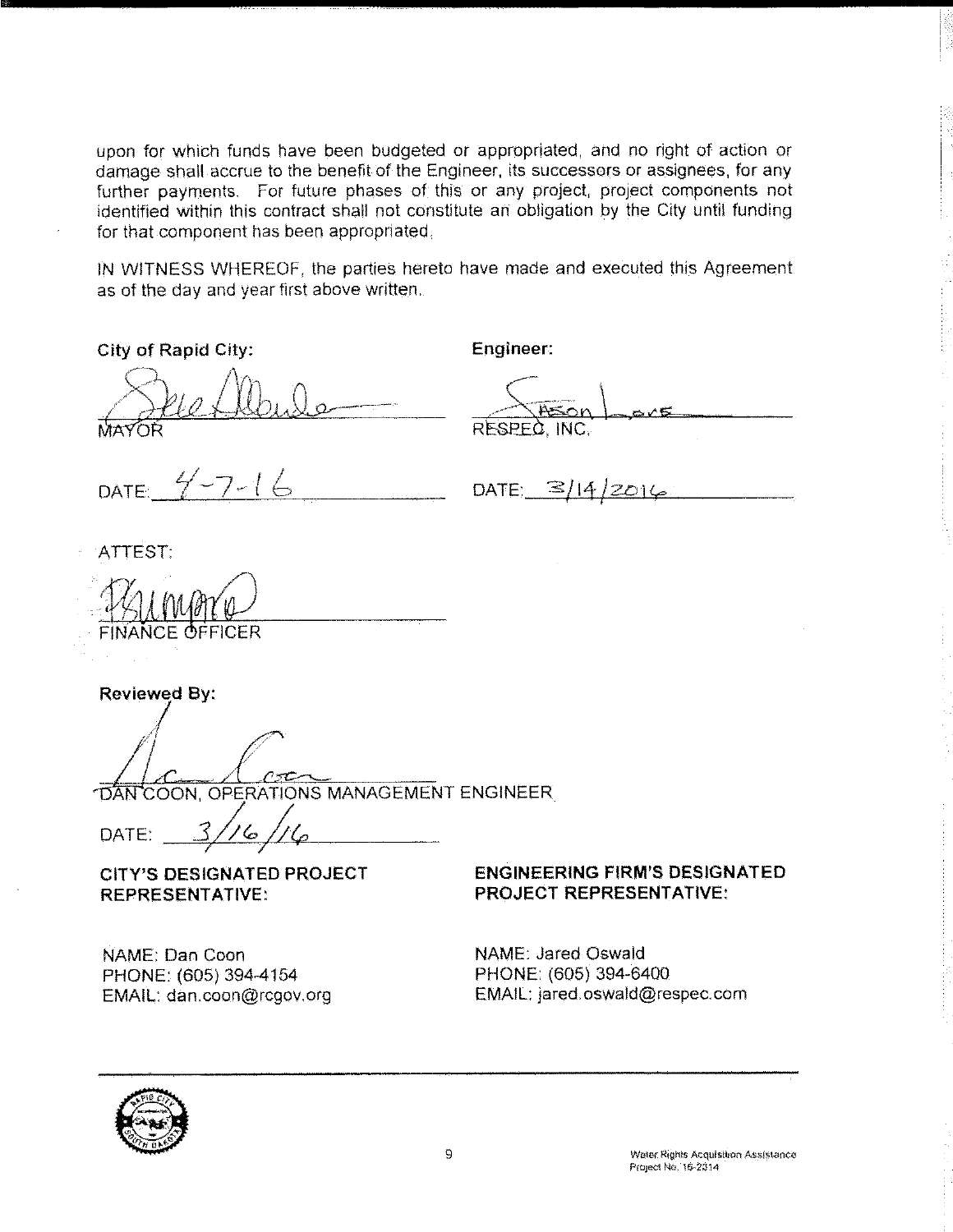Page A-1

**History** 

ij.

#### **EXHIBIT A**

#### **SCOPE OF WORK**

#### **CITY OF RAPID CITY**

#### WATER RIGHTS ACQUISITION ASSISTANCE

#### PROJECT NO. 16-2314/ CIP NO. 50303

#### **BACKGROUND**

RESPEC staff has been actively engaged in assisting the City of Rapid City (City) with completing water rights transfers from irrigated acres within Rapid Valley to storage at Pactola Reservoir or use at the City's infiltration galleries. The City has expressed a desire to retain RESPEC's water rights transfer services as well as assessment and maintenance of their existing water rights portfolio in 2016 and in subsequent years as may be agreed to by both Typical tasks associated with water rights investigations, transfers, portfolio parties. maintenance are described below in Tasks 1-3. However, services provided may not specifically fit into one of these tasks but will be directly related to investigation of existing or acquisition of future water rights by the City of Rapid City. If work outside of the scope below arises, this Scope of Work can be modified to incorporate such work. RESPEC will bill the City by the tasks identified on a time and materials basis for each specific water rights assistance request made by the City of Rapid City.

#### Task 1 – General Water Rights Acquisition Assistance

This task will involve RESPEC supporting the City of Rapid City in matters related to surface water and groundwater water rights acquisitions prior to the right being identified as a viable candidate for acquisition or transfer. The task will consist of but may not be limited to:

- Assist the City in identifying available (new and existing) water rights and the probability of acquisition of the water right
- Assist the City in management of a database listing local water rights.
- Meeting with landowners to discuss existing water rights
- Coordination with SD DENR water rights staff to assess the viability of current water rights
- Attendance at ditch company meetings
- Research of SD DENR water rights database
- Research of historic difch company records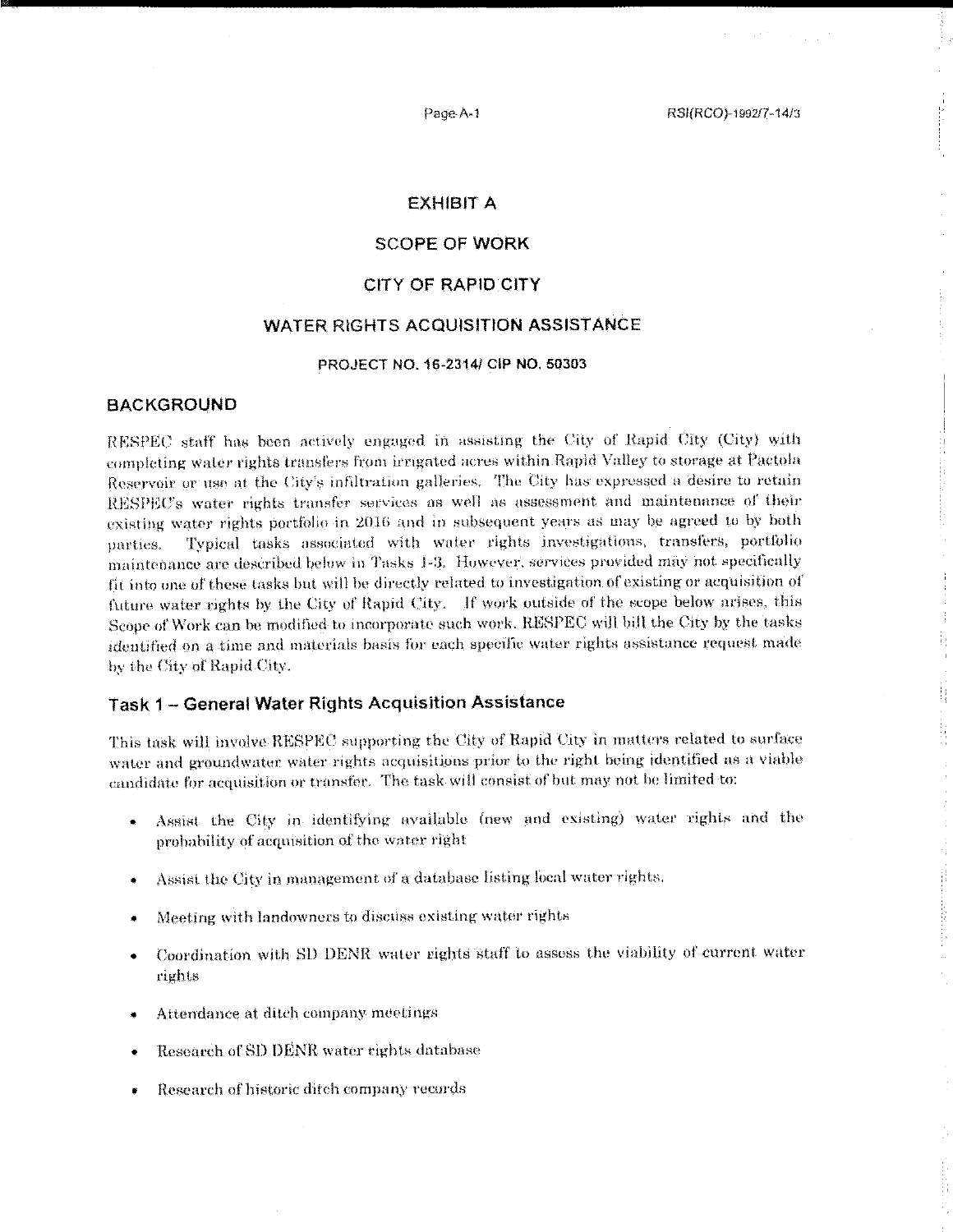- Meetings with City of Rapid City staff to discuss water rights acquisitions
- Facilitation of meetings between water right holders, ditch company, and/or City of Rapid City representatives

### Task 2 - Transfer Surface Water Rights

Once a water right has been identified as a viable candidate for transfer, RESPEC will assist the City of Rapid City in transferring the right from its current agricultural use to municipal use by the City. The below subtasks identify the typical steps involved in this process. This contract may involve all or only a subset of these tasks dependent on the continued viability of the transfer as it goes through the process and dollars remaining in the contract.

#### Task 2.1 – Determine Historic Cropping Patterns and Associated Water Use

RESPEC will assess historic data and reports (from the SD DENR and US Bureau of Reclamation) as well as communicate with landowners, local residents, and ditch company representatives to determine the historic cropping patterns and water use at the selected site. This information can then be used to develop a Preliminary Engineering Report that will be attached to the water rights transfer application.

## Task 2.2 - Interaction With Irrigation Ditch Personnel and the South Dakota **Department of Environment and Natural Resources**

This task will consist of the following items:

- Meet with the appropriate Irrigation District boards or designated personnel to inform them of the project, review the information documented in Task  $2.1$ , and obtain feedback concerning the project
- Provide a copy of the report developed in Task 2.1 to the appropriate South Dakota Department of Environment and Natural Resources (SD DENR) personnel and meet with and obtain feedback concerning the report
- Revise the Preliminary Engineering Report to address concerns identified in these meetings
- Coordinate meetings with the Irrigation Ditch and the SD DENR representative that will be attended by City personnel, as appropriate
- Prepare an agenda and record and distribute meeting minutes for all the meetings

### Task 2.3 - Submit an Application for Water Rights Transfer to the South **Dakota Department of Environment and Natural Resources**

The information gathered during Tasks 2,1 and 2.2 can be incorporated into an application to transfer the water rights to storage in Pactola Reservoir or to uptake by water supply infiltration galleries.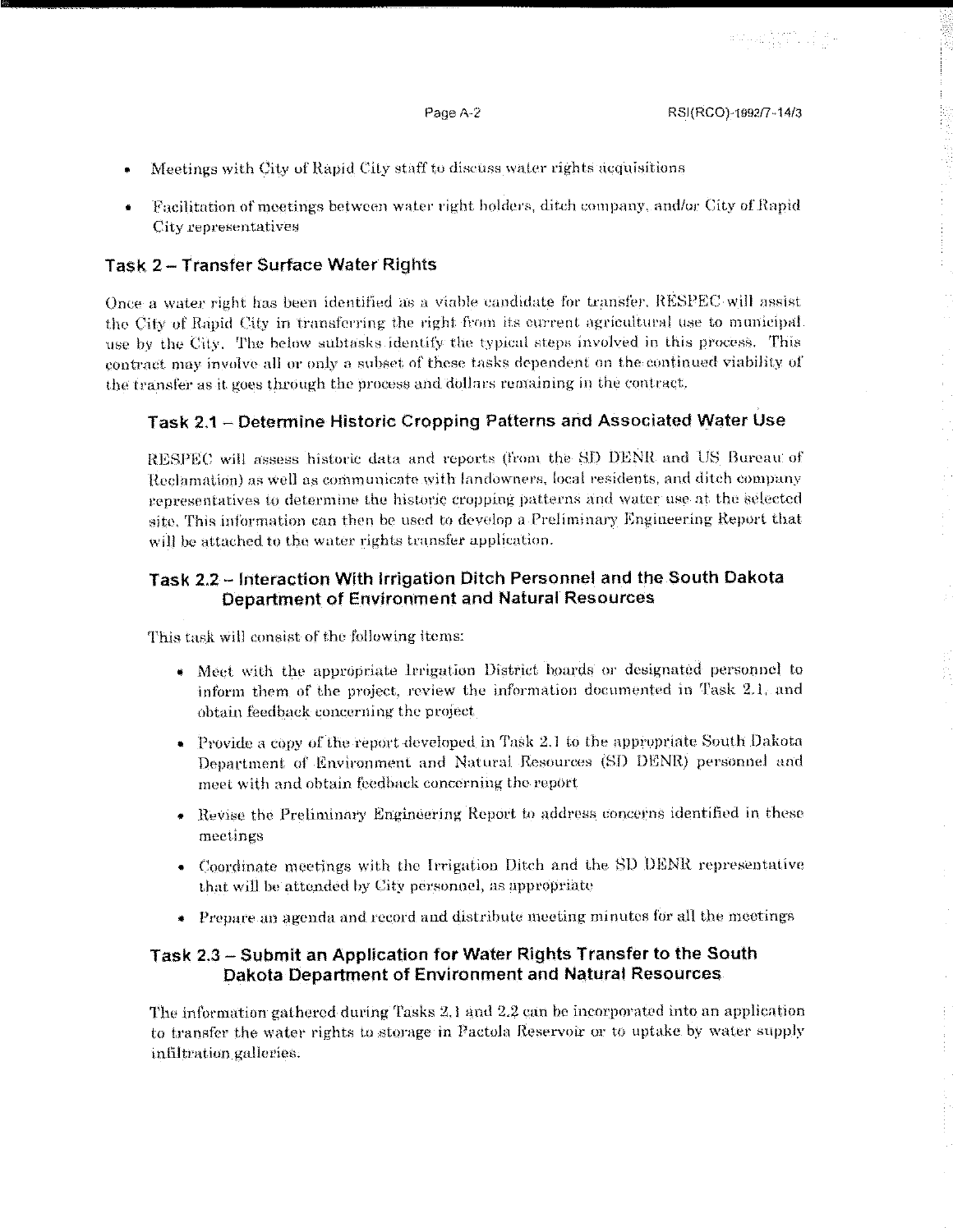## Task 2.4 – Support the City of Rapid City When Water Rights Transfer Application is Heard by the State Water Management Board

RESPEC will be available to support the City of Rapid City during testimony given to the State Water Board during the transfer process. This may also involve preparatory meetings prior to the hearing.

## Task 3 - Groundwater Rights Acquisition/Permitting

This task will involve supporting the city in the acquisition/permitting of new groundwater rights or the transfer of existing groundwater rights. The individual components of work involved in this process will be adaptively developed based on need.

## Task 4 - Compilation, Maintenance, and Assessment of Water Rights Portfolio

This task will involve developing an inventory of the existing water rights available to the City of Rapid City and then maintaining the water rights portfolio. It could also involve investigating currently held surface and groundwater rights.

- Review and compilation of currently held surface and groundwater rights available to  $\bullet$ the City including priority date, flow rate/volume, timing and use restrictions.
- Assessment of potential groundwater rights available to the City. This may involve investigating available USGS studies on the topic or performing groundwater modeling to determine availability of groundwater resources.
- Maintenance of water rights portfolio as water rights are acquired.

#### **PROJECT SCHEDULE**

The schedule for each water rights assistance request shall be agreed to by both parties upon identification and scoping of the request.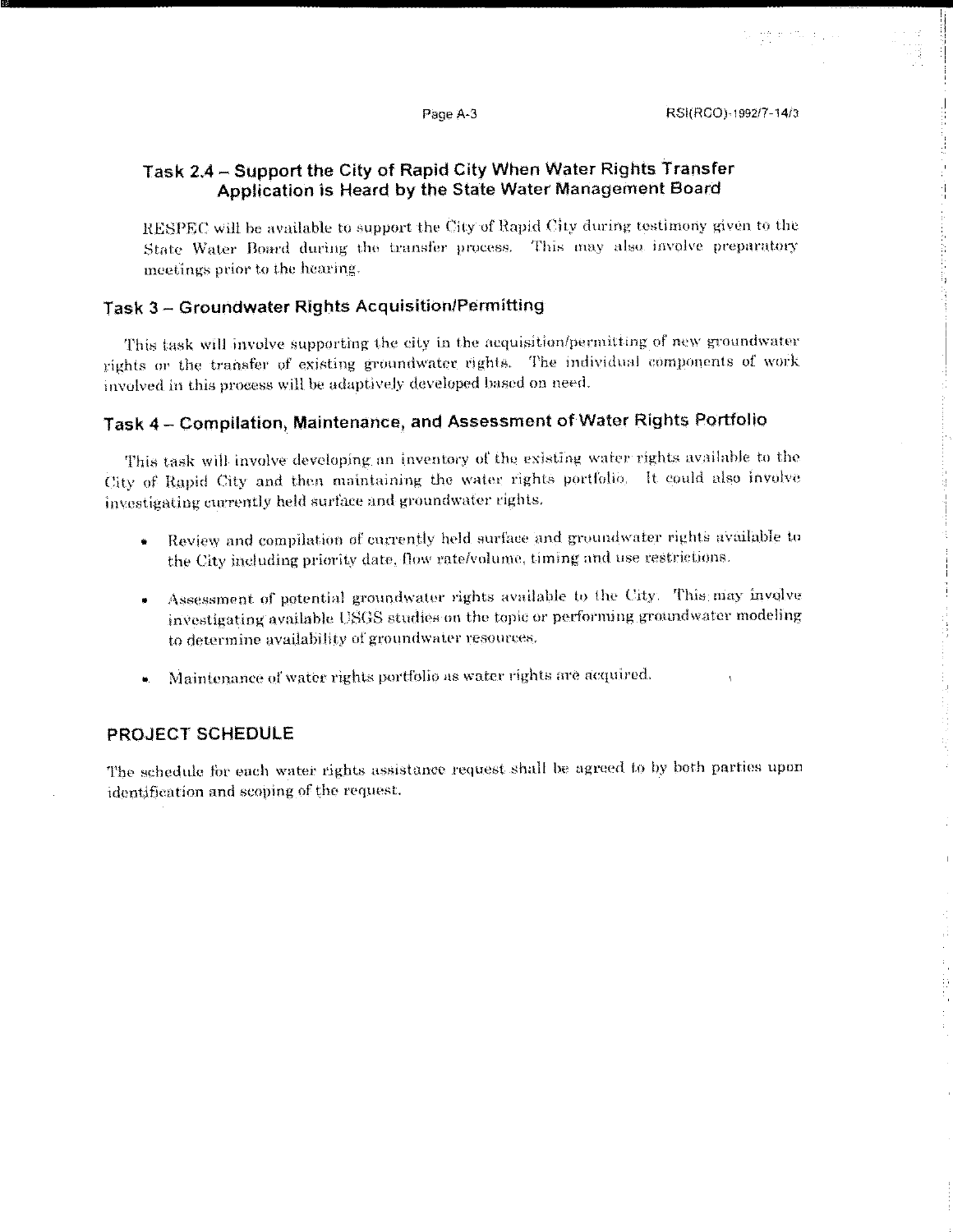Page B-1

RSI(RCO)-1992/7-14/3

 $\mathbb{R}^2$ 

 $\alpha$  -paper of  $\alpha$ 

÷

# **EXHIBIT B**

# **BUDGET FOR WATER RIGHTS ACQUISITION ASSISTANCE**

Services for water rights acquisition assistance will be provided in accordance with Exhibit A. Items will be billed as requested by the City at the rates provided in Exhibit C. Total project cost billed under this agreement shall not exceed \$150,000.00.

 $\bar{z}$ 

 $\hat{L}$ 

 $\hat{\boldsymbol{\gamma}}$